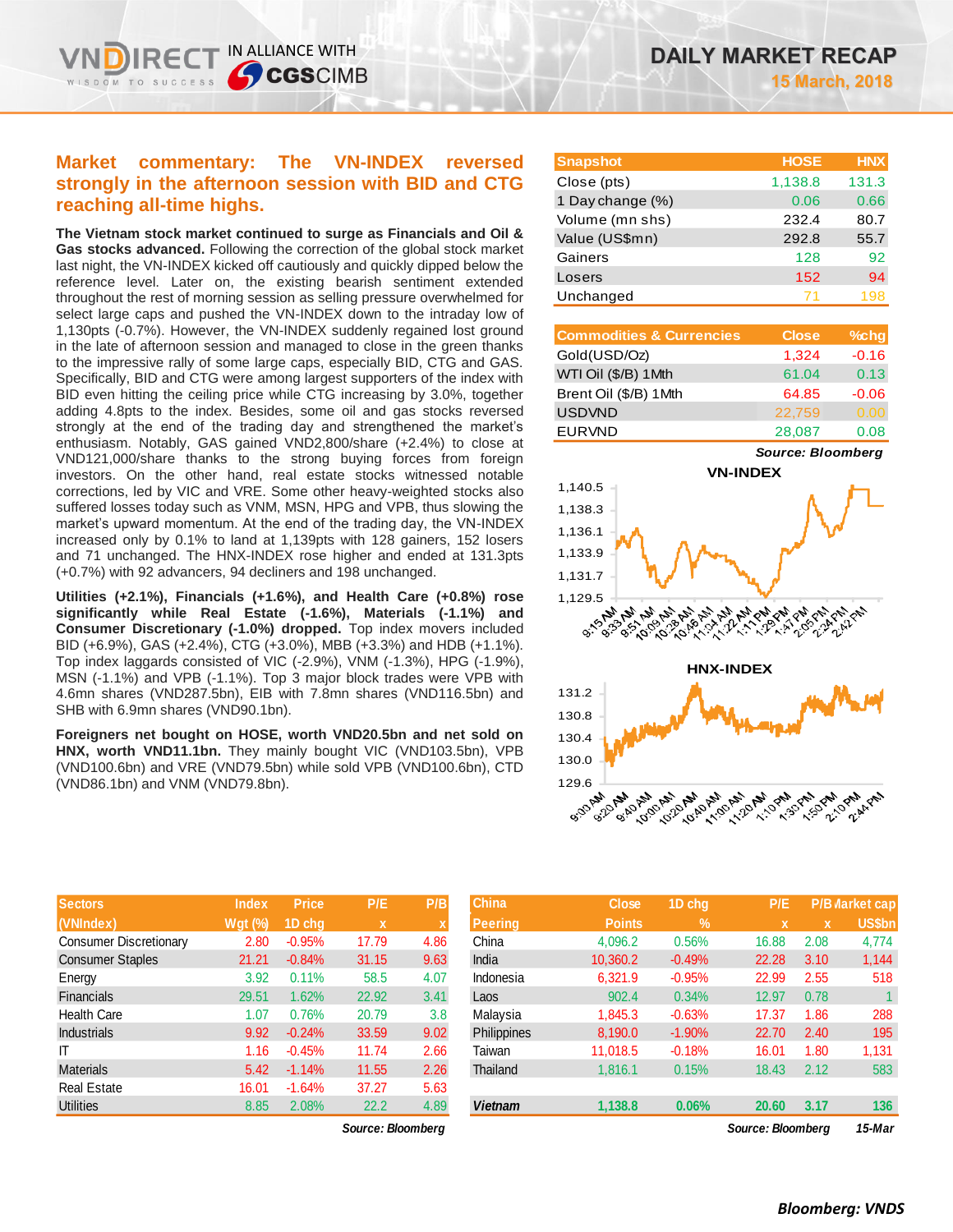# **Market News**

**Oil held gains near US\$61 a barrel on signs of robust fuel consumption in the U.S. while OPEC's compliance with its pledged output cuts soared to a new record**. Futures gained 0.2% in New York, after rebounding from two days of declines on Wednesday. American gasoline inventories sank the most since September last week and product demand reached the highest since January, government data showed. The adherence to supply curbs by the OPEC climbed to 147% in February, the fourth consecutive month of record compliance. Crude has struggled to recover to levels seen in January after a broader market slump had dragged West Texas Intermediate to below US\$60 a barrel last month. OPEC for the first time expects new oil supplies from the U.S. and other producers to exceed growth in demand this year. That shows how expanding American output continues to remain the biggest challenge to the group and its allies, which are seeking to drain a global oversupply. *(Bloomberg)*

**Japan's 2017 foreign direct investment to Vietnam rose four-fold YoY to US\$9.1bn**. Japan's FDI inflows into Vietnam climbed to a record US\$9.1bn last year, citing March 15 meeting between Deputy Premier Trinh Dinh Dung with Japanese delegation in Hanoi. For further information, Japan is the second-largest investor in Vietnam and the country's 4th largest trade partner. *(Bloomberg)*

**The State Bank of Vietnam (SBV) issued VND43trl (US\$1.89bn) worth of T-bills in the past week to withdraw money from the banking system.** The interest rate of dong loans in the interbank market also declined sharply by 0.29 to 0.49 percentage points for most terms compared to the previous week. Specifically, the overnight rate dropped to 0.91% from more than 3% before the Lunar New Year. The rates for one-week and two-week loans also fell to 1.17% and 1.44%, respectively. *(En.vietnamnet.vn)*

**Vietnam State Treasury will offer VND3trl of government bonds including VND1.5trl of 5-year notes and VND1.5trl of 7-year bonds on Mar 21**, according to the Hanoi Stock Exchange. *(Bloomberg)*

# **Vietnam Market Strategy**

## **IS THE SURGE IN MARKET VOLATILITY THE CANARY IN THE COAL MINE?**

## **The sharp global market correction has ushered in a new era of volatility**

Before the Lunar New Year, a big bout of jitters in the global equity markets triggered by the specter of accelerating inflation in the US ushered in a new period of volatility in Vietnam's equity market. While the sharp correction in the VNINDEX proved to be rather knee jerk in nature with the index having clawed back all its pre-Tet losses and currently up 15.6% YTD, the new-found volatility looks like it is here to stay.

## **Valuations are reaching heady levels despite strong 2017 earnings growth**

Valuations have continued their skyward journey. The VNINDEX is now trading at a 9.6% premium to the regional average and a 38.2% premium to the MSCI Frontier Markets Index on a TTM P/E basis. More amazingly, the VNINDEX is also trading at a substantial premium to the MSCI Emerging Markets Index.

## **Flows continue to chase large caps.**

Market polarization or divergence continues with large caps having further widened their valuation premium over mid-caps and small caps.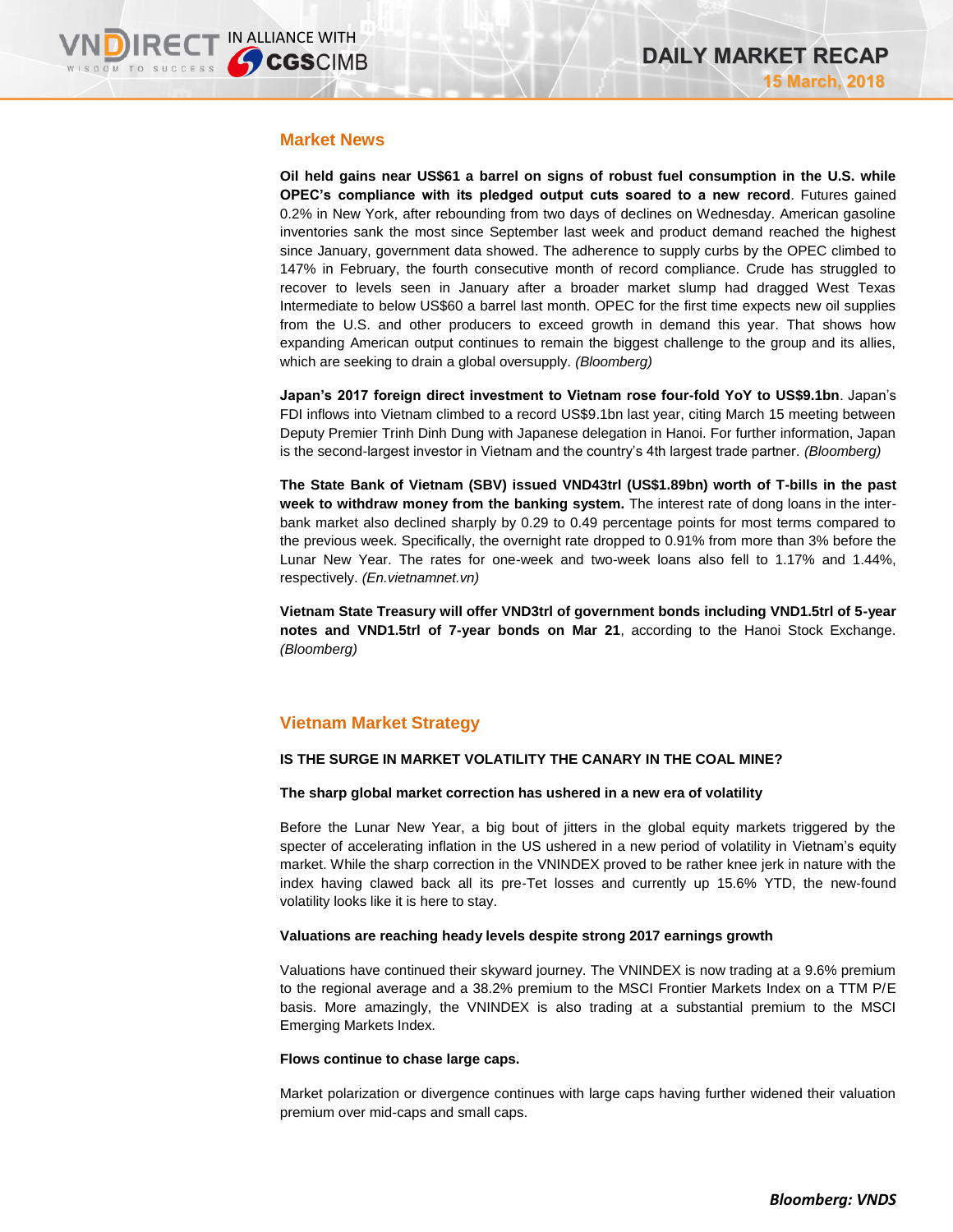### **While the party might continue for months yet, heightened volatility could be a precursor to a tapering-off of the multi-year bull-run.**

Global equity markets are long overdue for a correction and Vietnam cannot be a total exception to the rule. Downside risks are increasing including rising corporate leverage in the US combined with a potential surge in trade protectionism, triggered by Trump's new tariffs on steel and aluminum imports into the US. Fears of a global trade war could spook investors enough to catalyze the return of the Bears. Vietnam's growing exposure to global trade (total trade is 189% of GDP and total exports are 95% of GDP) leaves it with outsized exposure to a downturn in global trade. If a trade war really kicks-in, expect FDI flows to Vietnam to also slow, particularly in those categories of exports that are aimed at increasingly protectionist Western markets.

**At the risk of sounding stale, we again advise investors to get selective.** 

**We think select Banks, Energy, Real Estate, Retail and Agriculture stocks should be safe yet lucrative bets in this environment**. Keep it simple with your stock picks underpinned by clear stories.

**Banks will continue to ride the strong system-wide credit growth this year**; LPB is our top banking pick as it looks cheap but VPB and HDB should continue to ride the consumer finance boom through this year.

**Within power we like select names that will play the power infrastructure and capacity growth story**; PC1 and newly listed POW (PV Power) both look good as an imminent rout in global equity markets is not going to suddenly ease Vietnam's power bottlenecks; PC1 looks pricey on a trailing basis due to poor 2017 results which had more do to with revenue recognition timing and contract award delays than a real deterioration in fundamentals; the knee-jerk reaction to poor 2017 results has created an attractive entry point when you look at the valuation on a forward basis (2018 PE of 8.4x). POW looks reasonable for a giant in Vietnam's power generation sector (TTM PE of 15.0x), particularly in light of the 30-40% capacity expansion in the pipeline.

**Even though the crude oil price rally seems to be sputtering out, we think PVS and PVT are good picks in the energy and energy-related space**; PVS is cheap at just 0.96x P/B, and should benefit from renewals of long-term contracts as well as upcoming contract awards related to new offshore field development; unless oil prices really plummet, these projects are likely to go ahead for energy security and geopolitical reasons. PVT (TTM P/E of 13.3x) looks well poised to benefit from the lagged impact of the recent crude oil rally as well as from the increase in oil refining and coal-fired thermal power capacity starting this year, both of which are not fully-priced in.

**Property continues to be on a stable footing but look at mid-end developers which are less vulnerable to the next down cycle**; KDH looks interesting if not cheap (TTM 20.0x) as we think that access to the huge land bank gained through its merger with BCI gives it the ability to continue to capitalize on the massive latent demand in the landed properties segment.

**We like retail as it is driven by domestic consumption which is relatively insulated from global trade dynamics.** Sure local consumption will be hurt eventually if Vietnam's exports take a hit but there is a long lag effect. Within retail, we like PNJ for the staid, boring and predictable nature of its business; it has a formula that works and is "sticking to its knitting" with network expansion and store-level improvements driving growth. MWG is the sexier of the two but management seems to be toying with too many initiatives to combat the maturation of its handset distribution business; grocery retailing is a long and slippery slope and pharmacy retailing is a big unknown; too much uncertainty in an increasingly uncertain equity market environment.

**We don't expect the world to stop eating if equity markets nosedive so time to look at select agricultural plays with vertical integration stories.** The selection set is limited here but LTG continues to look undervalued despite its hard-to-access management (TTM PE of 6.4x) and PAN group is looking really interesting, albeit not cheap (PE of 19.3x) but it has a clear story with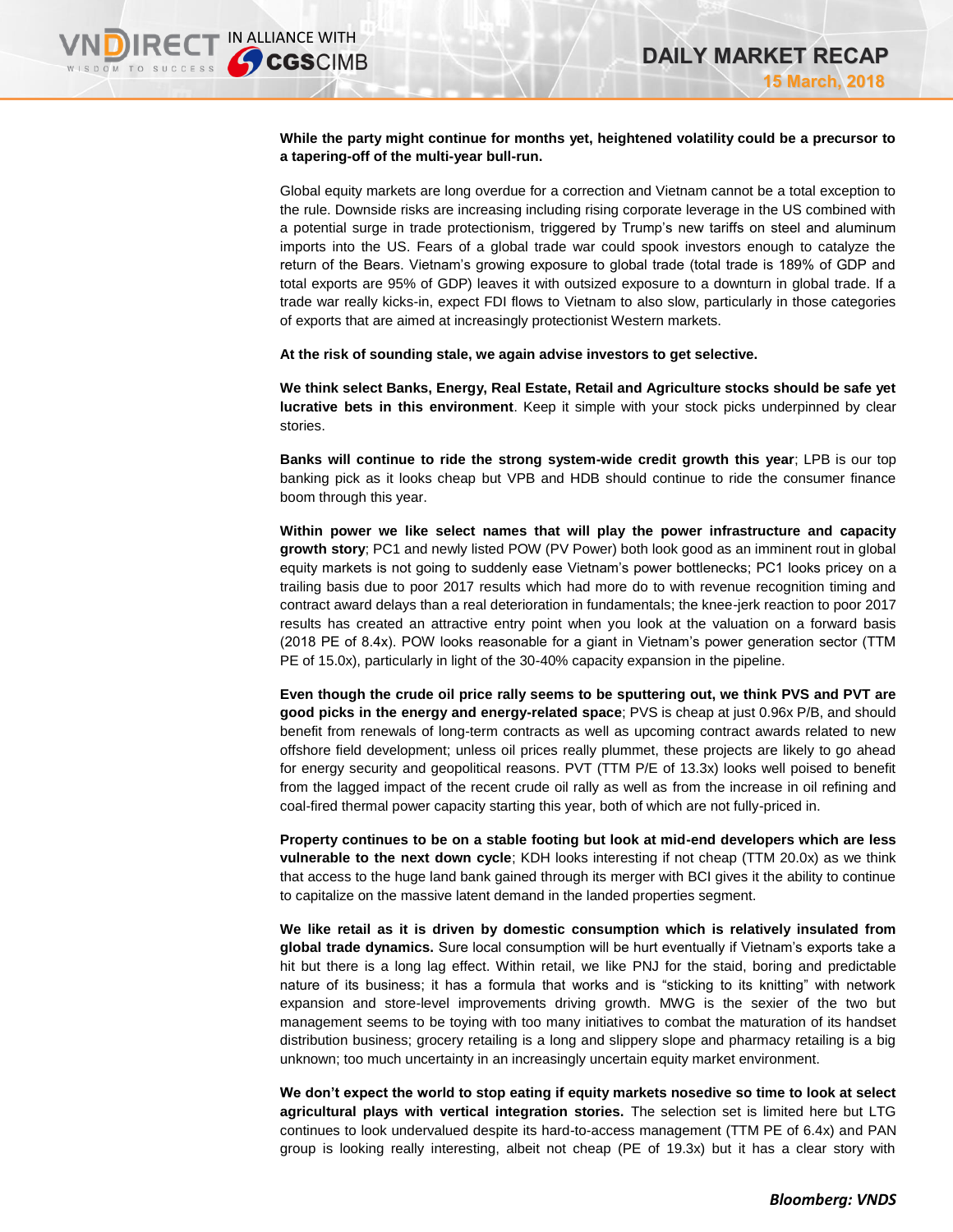M TO SUCCESS

exposure to multiple promising agricultural and food market segments including seafood, confectionary and seeds.

**We like HPG in the construction materials space for its market leadership and good management but a souring of sentiment on global steel stocks in light of import tariffs into the US could warrant multiple contraction** even though business fundamentals remain strong; note, however, that HPG's exports to the US are less than 2% of its volume versus 5% for HSG and we believe that the commissioning of Phase 1 of the massive Dung Quat complex could trigger a re-rating next year.

**JVC is a wildcard but one worth betting on as it is a clear turnaround story in a defensive sector.** Our recent interactions with JVC make us cautiously optimistic on the company. Just like people will not stop eating if the world economy nose-dives, people will not stop getting sick (we will refrain from the temptation of calling the healthcare industry counter-cyclical but it goes without saying that volatile markets are not good for heart health). A transition in the revenue model from lumpy and volatile device sales to long-term service contracts with recurring revenue should improve quality of earnings and the new management looks committed and competent. Plenty could still go wrong as would be expected in any turnaround story but this is one stock that could generate alpha with fundamentals being relatively un-impacted by global economic and trade headwinds. At a PE of 58.3x, JVC does not look cheap but earnings have not yet captured the turnaround. But yes, buy at your own risk.

*Read the full report: [HERE](https://static-02.vndirect.com.vn/uploads/prod/Vietnam_Market_Strategy-20180315.pdf)*

# **Notable Corporate Events**

**Saigon Cargo Service Corporation (SCS VN - UPCOM) - 2018 business plan:** SCS has announced its 2018 business targets of 210,000 tonnes in total throughput volume (+13% YoY), VND694bn in revenue (+17% YoY) and VND446bn in EBT (+21% YoY). *(Ndh.vn)*

**Refrigeration Electrical Engineering Corporation (REE VN) - 2018 business plan:** REE targets 2018 revenue at VND5,690bn (+14% YoY) and net profit at VND1,370bn (-0.5% YoY). Besides, the company plans to pay cash dividend of no less than VND1,600/share. These plans are subject to shareholders' approval at the 2018 AGM on March 29. *(Bloomberg)*

*<to be continued>*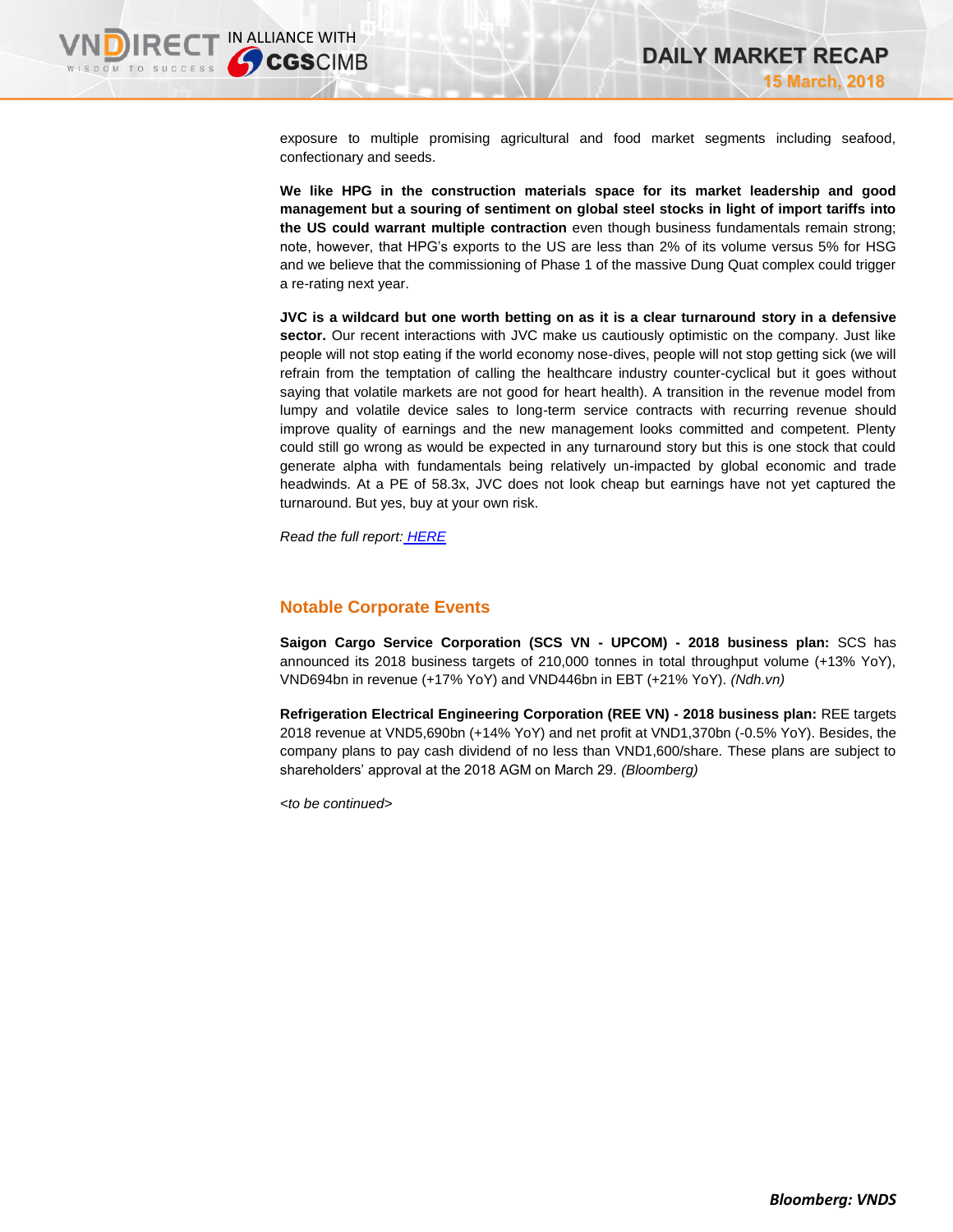# **COVERAGE SUMMARY**

**VNDIRECT IN ALLIANCE WITH** 

| Ticker          | <b>Close</b><br>price | <b>Adjusted</b><br>target<br>price | <b>Upside</b> | Recom-<br>endation | <b>Investment thesis summary/Update</b>                                                                                                                                                                                                                                                                                                                                                                                                                                                                                   | <b>Latest</b><br>report |
|-----------------|-----------------------|------------------------------------|---------------|--------------------|---------------------------------------------------------------------------------------------------------------------------------------------------------------------------------------------------------------------------------------------------------------------------------------------------------------------------------------------------------------------------------------------------------------------------------------------------------------------------------------------------------------------------|-------------------------|
| PC <sub>1</sub> | 34,500                | 42,100                             | 22.0%         | <b>ADD</b>         | Positive outlook for 2018 with surge in revenue thanks to: (1) New<br>contribution from My Dinh Plaza II and (2) commissioning of two new<br>hydropower plants in Q4, 2017.                                                                                                                                                                                                                                                                                                                                               |                         |
| <b>LPB</b>      | 15,900                | 19,600                             | 23.3%         | ADD                | 1. Unique distribution advantage with more than 1000 PTOs across<br>country. Will be able to maintain strong credit growth thanks to good capital<br>buffer (CAR ~13%) and strong liquidity (LDR ~80%).<br>2. FY18 YE P/B cheap relative to peers.                                                                                                                                                                                                                                                                        | Link                    |
| <b>TDH</b>      | 16,050                | 15,900                             | $-0.9%$       | <b>HOLD</b>        |                                                                                                                                                                                                                                                                                                                                                                                                                                                                                                                           |                         |
| <b>DCM</b>      | 13,300                | 16,200                             | 21.8%         | ADD                | 1. Recovery in ASP (+6% in 2017 from low level in '16) and volume (+9% in<br>2017, supported by exporting activities), driven by recovery in agriculture<br>sector and global urea price cycle.<br>2. Gas price subsidy from PVN until the end of 2018 (guaranteeing ROE at<br>minimum 12%), preferential income tax rate of 5%<br>3. Possible change in VAT policy could reduce COGS and improve margins<br>by 2-3% pts.<br>4. PVN plans to divest 24.6% stake by 2018 which will add to free-float.                     |                         |
| <b>VJC</b>      | 205,500               | 147,000                            | $-28.5%$      | <b>REDUCE</b>      | 1. VJC maintained strong Q3 transport and ancillary revenue growth of<br>34.4% YoY to touch VND6,185bn.<br>2. Delays in aircraft deliveries proved management's operational mettle,<br>pushing operational efficiency to new heights.<br>3. 2018 core net profit could touch VND6,574bn (+92.4% YoY)                                                                                                                                                                                                                      | Link                    |
| <b>NLG</b>      | 35,500                | 31,850                             | $-10.3%$      | <b>REDUCE</b>      | 1. NLG is well aligned with the new property market orientation. NLG<br>focuses on durable-demand products (affordable and social apartments<br>and landed properties).<br>2. FY2017 net revenue is forecasted at VND3,454 billion (+36.3% yoy) and<br>NPATMI at VND544 billion (+58% yoy). For 2018, revaluation of Hoang<br>Nam project will secure strong EAT growth. However, the share price is<br>reasonable this year.<br>3. Upside for the stock will come in 2018 as major projects are going to be<br>executed. | Link                    |
| <b>IMP</b>      | 62,600                | 70,600                             | 12.8%         | <b>HOLD</b>        | 1. Largest jewelry retailer with rapid retail footprint expansion                                                                                                                                                                                                                                                                                                                                                                                                                                                         | Link                    |
| <b>PNJ</b>      | 172,000               | 143,700                            | $-16.5%$      | <b>REDUCE</b>      | 2. Robust SSSG in 2017 (25%) and target SSSG FY18 of 12%.<br>3. FY18 EAT is forecasted to grow by 55%                                                                                                                                                                                                                                                                                                                                                                                                                     | Link                    |
| <b>ACV</b>      | 92,400                | 83,700                             | $-9.4%$       | <b>HOLD</b>        | 1. Passenger throughput could grow at more than 15% in the next few<br>years<br>2. Domestic passenger fees will increase by 22.7% yoy in 2018, FY18 EAT<br>to touch VND5,072b (+46.5%)<br>3. 2018 EV/EBITDA 11.9x, below peers average of 15x                                                                                                                                                                                                                                                                             | Link                    |
| <b>BFC</b>      | 36,000                | 43,338                             | 20.4%         | ADD                | 1. Leading NPK producer in terms of capacity (current 925k tons, could add<br>200k tons more in the North) and market share (15-16%)<br>2. Long-term growth from expansion strategy to Northern Vietnam<br>(+20%/year in volumes) and overseas market (Cambodia)                                                                                                                                                                                                                                                          |                         |
| <b>DRI</b>      | 10,900                | 17,700                             | 62.4%         | ADD                | 1. Conservative forecast on FY2018 output.<br>2. Higher corporate tax obligation implies a 16-17% haircut to our 2017 and<br>2018 earnings forecast.<br>3. Slow earnings growth in 2018 but stronger growth expected in 2019<br>4. We reduce our target price by 17% to VND17,700/share mainly due to<br>the expected increase in the future tax burden.                                                                                                                                                                  | Link                    |
| <b>DPM</b>      | 23,150                | 24,500                             | 5.8%          | <b>HOLD</b>        | 1. Gross margin fluctuates following movement in oil prices, 1H17<br>performance hurt by the sharp increase in oil/gas input price<br>2. NH3-NPK expansion projects will contribute to revenue and profit starting<br>from 2018 (expected VND1.2-2trl in revenue and VND150-300bn in profit)<br>3. DPM would benefit the most in case a change in VAT policy is approved<br>(gross margin $+3-4\%$ pts.)<br>4. PVN plans to divest 8.6% stake by 2018                                                                     | <u>Link</u>             |
| <b>NVL</b>      | 78,900                | 69,500                             | $-11.9%$      | <b>REDUCE</b>      |                                                                                                                                                                                                                                                                                                                                                                                                                                                                                                                           | <b>Link</b>             |
| QNS             | 64,000                | 76,000                             | 18.8%         | ADD                | 1. Volume growth did not feed through to the bottom line.<br>2. We lower our TP due to a marked stiffening of competition in the<br>domestic soymilk market.<br>3. But the recent share price fall means valuation is still attractive.                                                                                                                                                                                                                                                                                   | <u>Link</u>             |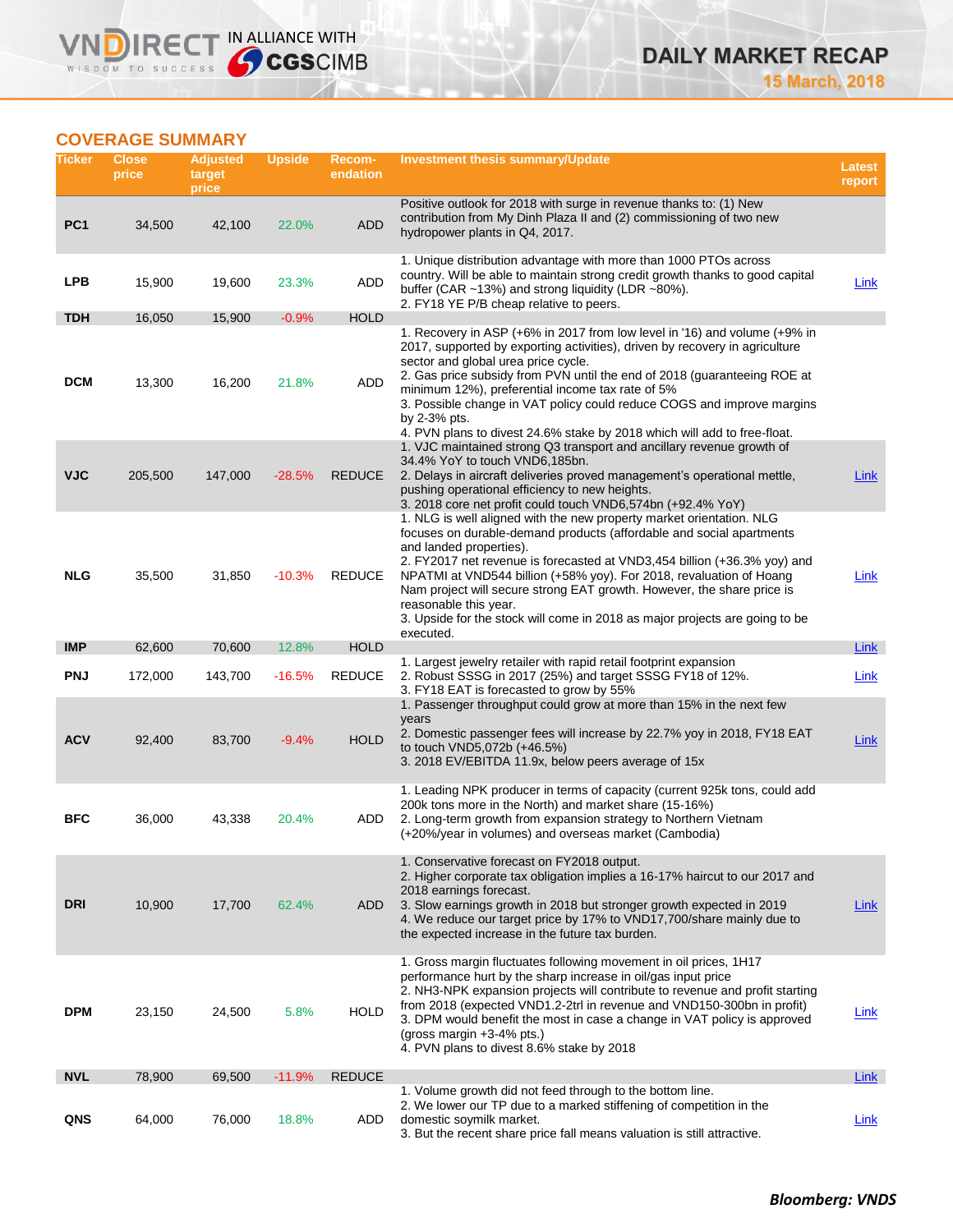# **DAILY MARKET RECAP**

**15 March, 2018**

| Ticker     | <b>Close</b><br>price | <b>Adjusted</b><br>target<br>price | <b>Upside</b> | Recom-<br>endation | <b>Investment thesis summary/Update</b>                                                                                                                                                                                                                                                                                                                                                                                                                                                                                                                                                                           | <b>Latest</b><br>report |
|------------|-----------------------|------------------------------------|---------------|--------------------|-------------------------------------------------------------------------------------------------------------------------------------------------------------------------------------------------------------------------------------------------------------------------------------------------------------------------------------------------------------------------------------------------------------------------------------------------------------------------------------------------------------------------------------------------------------------------------------------------------------------|-------------------------|
| <b>SBV</b> | 32,300                | 44,100                             | 36.5%         | <b>ADD</b>         | 1. The new factory launch will be behind schedule.<br>2. We revise up our DCF-based target price by 5% to VND44,100                                                                                                                                                                                                                                                                                                                                                                                                                                                                                               | Link                    |
| <b>CTG</b> | 36,600                | 20,700                             | $-43.4%$      | <b>REDUCE</b>      |                                                                                                                                                                                                                                                                                                                                                                                                                                                                                                                                                                                                                   |                         |
| <b>ACB</b> | 49,400                | 29,800                             | $-39.7%$      | <b>REDUCE</b>      |                                                                                                                                                                                                                                                                                                                                                                                                                                                                                                                                                                                                                   |                         |
| <b>DPR</b> | 40,000                | 51,900                             | 29.8%         | ADD                | 1. ASP will stay at high levels in 4Q 2017 and FY2018.<br>2. Surge in 2018 disposal earnings given spike in 9M 2017 rubber wood<br>price.<br>3. Tapping volume rise and disposals to drive FY2018 EAT growth                                                                                                                                                                                                                                                                                                                                                                                                      | Link                    |
| <b>LTG</b> | 42,000                | 66,270                             | 57.8%         | <b>ADD</b>         | 1. All segments apart from CPC grew in 3Q<br>2. CPC segment's 22% YoY drop in sales 3Q was an aberration.<br>3. Booming rice exports to China and Philippines should boost Agrifood<br>sales.<br>4. For 2017, we raise our net sales forecast by 7.6% but lower our net profit<br>forecast by 8.7% as a result of a 0.8bps decrease in our forecasted gross<br>margin.<br>5. For 2018, we expect a 7.1% growth in top line to touch VND8,781bn and<br>a 18.4% growth in bottom line to touch VND517bn.                                                                                                            | <b>Link</b>             |
| VCB        | 73,800                | 43,100                             | $-41.6%$      | <b>REDUCE</b>      |                                                                                                                                                                                                                                                                                                                                                                                                                                                                                                                                                                                                                   |                         |
| <b>MBB</b> | 35,950                | 38,600                             | 7.4%          | <b>HOLD</b>        | 1. MBB is looking to push fee income through bancassurance and<br>internet/mobile banking.<br>2. High loan growth to be supported by sufficient capital and funding.<br>3. MBB still trades at a discount to peers.                                                                                                                                                                                                                                                                                                                                                                                               | Link                    |
| <b>VSC</b> | 43,300                | 62,300                             | 43.9%         | ADD                | 1. 9M2017 revenue reached VND959bn (+21.9% YoY) and net profit<br>touched VND190bn (+0.4% YoY).<br>2. VSC will boost VGP capacity by a third to 800,000 TEU by 2019 through<br>the additional of a new quay crane and a back-end logistics center which is<br>75% complete at the moment.<br>3. 2018 net profit expected to soar to VND360bn (+34.8% YoY).<br>4. Valuation is attractive due to the foreign investors' sell off over the last<br>few weeks. VSC is currently trading at 12M EV/EBITDA 5.6x, well below<br>the peer average of 6.7x.                                                               | Link                    |
| <b>VPB</b> | 63,800                | 53,400                             | $-16.3%$      | <b>REDUCE</b>      | 1. VPB delivered ROA of 1.9% and ROE of 24.8% in FY16, the highest<br>returns-on-capital among local peers and impressive even in a regional<br>context.<br>2. FY16 NIM of 7.7% was driven by a shift in loan mix towards higher<br>yielding segments, such as consumer finance, retail, household and micro-<br>SME loans.<br>3. Strong topline growth in FY14-16, complemented by an improvement in<br>operational efficiency on continued investments into technology.<br>4. We expect strong earnings growth in FY17-20F with forecasted net profit<br>CAGR of 25.6% and sustained high average ROE of 22.7%. | Link                    |
| тсм        | 26,150                | 29,300                             | 12.0%         | <b>HOLD</b>        | 1. FY17 earnings to surge by 87% on core business recovery, declining<br>revenue contribution from low margin yarn segment and land sales.<br>2. We expect healthy sales growth to be sustained into 2018 on continued<br>strength in garment sales and fabric capacity expansion<br>3. Reported earnings to fall, however, due to lack of one-time gains.<br>4. TCM is trading at a FY18F forward PE of 7.7x which is roughly in line<br>with the sector average.                                                                                                                                                | Link                    |
| <b>GMD</b> | 31,500                | 37,500                             | 19.0%         | ADD                | 1. Capacity constraints and tariff pressure due to continued financial<br>pressures in the global shipping industry have led to subdued topline<br>growth so far this year.<br>2. NDP will be the main growth engine for 2018 and beyond as designed<br>capacity skyrockets from 600,000 TEU pa in 2018 to 1.9mn TEU pa by<br>2022.<br>3. GMD is resuming the Gemalink deep water port project.<br>4. Valuation is more than fair as the stock trades at a TTM EV/EBITDA of<br>16.1x, a huge premium to the peer average of 6.7x.                                                                                 | Link                    |

**VNDIRECT IN ALLIANCE WITH**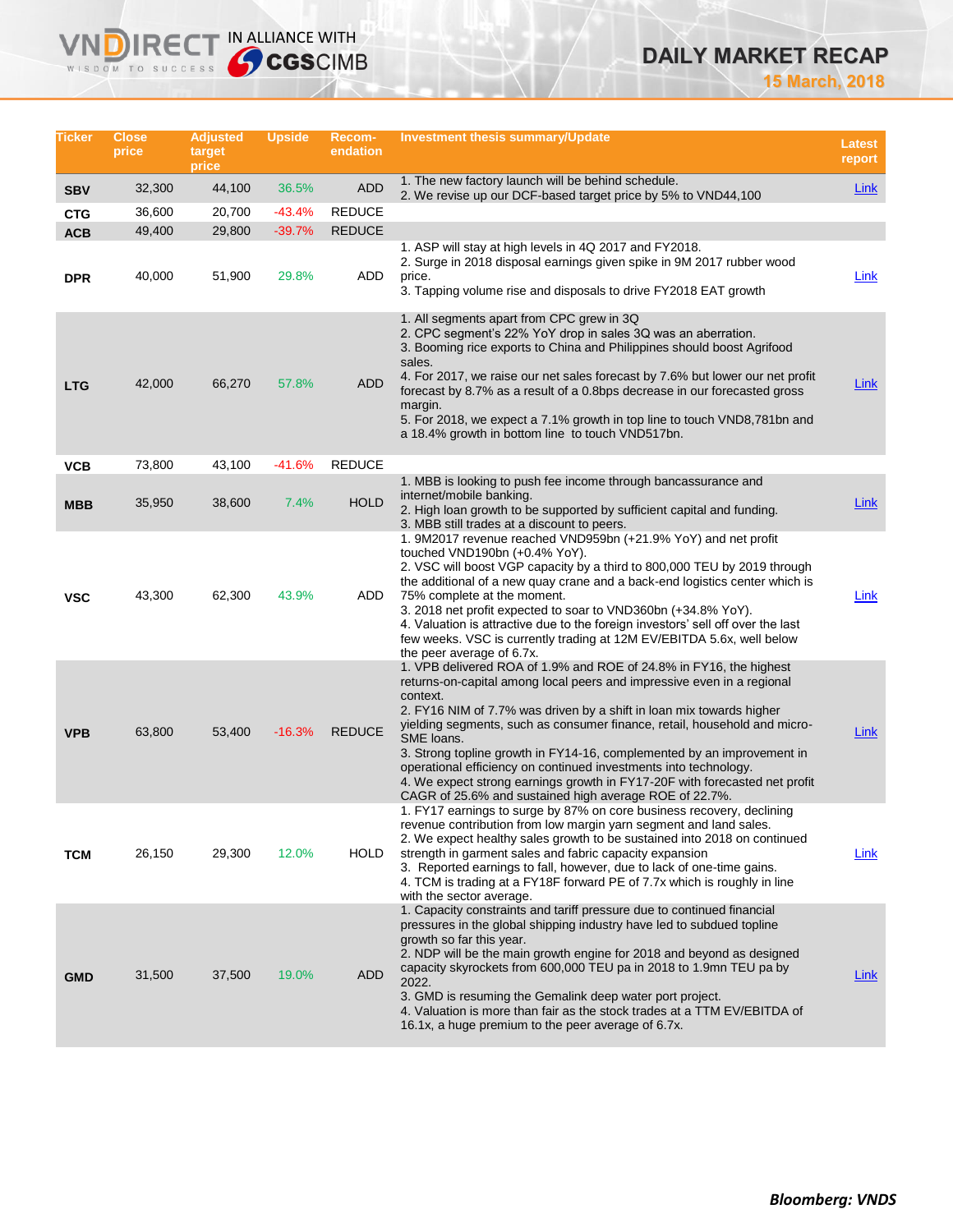# **MARKET MOVEMENTS**

הו

IR<sub>E</sub> WISDOM TO SUCCESS

| <b>Top gainers</b> |       |         |         | <b>VND</b>   |
|--------------------|-------|---------|---------|--------------|
| Last               | Cha   | $%$ chq | Vol.    | <b>Index</b> |
| <b>Price</b>       |       |         |         | impact       |
| 19,250             | 1,250 | 6.9     | 2,600   | 0.007        |
| 19,250             | 1,250 | 6.9     | 10      | 0.004        |
| 41,700             | 2,700 | 6.9     | 3.53MLN | 3.380        |
| 16,350             | 1,050 | 6.9     | 1.01MLN | 0.004        |
| 4,680              | 300   | 6.9     | 830     | 0.001        |
|                    |       |         |         |              |

**THE IN ALLIANCE WITH<br>
CGSCIMB** 

| <b>Top losers</b> |              |          |         |         | <b>VND</b> |
|-------------------|--------------|----------|---------|---------|------------|
| <b>Ticker</b>     | Last         | Cha      | $%$ chq | Vol.    | Index      |
|                   | <b>Price</b> |          |         |         | impact     |
| <b>APC</b>        | 46,700       | $-3,500$ | $-7.0$  | 1.09MLN | $-0.015$   |
| <b>TLD</b>        | 23,350       | $-1,750$ | $-7.0$  | 1.64MLN | $-0.012$   |
| <b>RIC</b>        | 6.420        | $-480$   | $-7.0$  | 4,350   | $-0.005$   |
| <b>AST</b>        | 77,700       | $-5,800$ | $-7.0$  | 321,820 | $-0.076$   |
| <b>VAF</b>        | 10,150       | $-750$   | $-6.9$  | 50      | $-0.010$   |

|               | <b>Top index movers</b> |       |         |         |              |  |  |  |  |  |
|---------------|-------------------------|-------|---------|---------|--------------|--|--|--|--|--|
| <b>Ticker</b> | Last                    | Cha   | $%$ chq | Vol.    | <b>Index</b> |  |  |  |  |  |
|               | <b>Price</b>            |       |         |         | impact       |  |  |  |  |  |
| <b>BID</b>    | 41,700                  | 2,700 | 6.9     | 3.53MLN | 3.380        |  |  |  |  |  |
| <b>GAS</b>    | 121,000                 | 2,800 | 2.4     | 577,980 | 1.962        |  |  |  |  |  |
| <b>CTG</b>    | 36,600                  | 1,050 | 3.0     | 9.35MLN | 1.431        |  |  |  |  |  |
| <b>MBB</b>    | 35,950                  | 1,150 | 3.3     | 7.35MLN | 0.764        |  |  |  |  |  |
| <b>HDB</b>    | 44,500                  | 500   | 1.1     | 4.35MLN | 0.180        |  |  |  |  |  |

| <b>VND</b><br><b>Top index laggers</b> |              |          |         |         |              |  |  |  |  |
|----------------------------------------|--------------|----------|---------|---------|--------------|--|--|--|--|
| <b>Ticker</b>                          | Last         | Cha      | $%$ chq | Vol.    | <b>Index</b> |  |  |  |  |
|                                        | <b>Price</b> |          |         |         | impact       |  |  |  |  |
| VIC                                    | 99,500       | $-3,000$ | $-2.9$  | 2.78MLN | $-2.897$     |  |  |  |  |
| <b>VNM</b>                             | 210,200      | $-2,800$ | $-1.3$  | 623.080 | $-1.488$     |  |  |  |  |
| <b>HPG</b>                             | 60,600       | $-1,200$ | $-1.9$  | 4.15MLN | $-0.667$     |  |  |  |  |
| <b>MSN</b>                             | 93,000       | $-1,000$ | $-1.1$  | 456.960 | $-0.424$     |  |  |  |  |
| VPB                                    | 63,800       | $-700$   | -1.1    | 2.94MLN | $-0.384$     |  |  |  |  |

|               | <b>Top active volume</b> |       |         |              |                        |  |  |  |  |  |
|---------------|--------------------------|-------|---------|--------------|------------------------|--|--|--|--|--|
| <b>Ticker</b> | Last<br><b>Price</b>     | Cha   | $%$ chq | Vol.         | <b>Index</b><br>impact |  |  |  |  |  |
| <b>SCR</b>    | 12,800                   | 650   |         | 5.4 13.73MLN | 0.058                  |  |  |  |  |  |
| <b>STB</b>    | 16,150                   | 100   |         | 0.6 12.45MLN | 0.069                  |  |  |  |  |  |
| <b>CTG</b>    | 36,600                   | 1,050 | 3.0     | 9.35MLN      | 1.431                  |  |  |  |  |  |
| <b>FLC</b>    | 5.990                    | 120   | 2.0     | 8.88MLN      | 0.030                  |  |  |  |  |  |
| <b>HAG</b>    | 7,410                    | 0     | 0.0     | 8.26MLN      | 0.000                  |  |  |  |  |  |

| <b>Viet</b>        |              |       |         |         |              | <b>HNX</b>         |              |       |         |         |              |
|--------------------|--------------|-------|---------|---------|--------------|--------------------|--------------|-------|---------|---------|--------------|
| <b>Top gainers</b> |              |       |         |         | <b>VND</b>   | <b>Top gainers</b> |              |       |         |         | <b>VND</b>   |
| Ticker             | Last         | Chg   | $%$ chg | Vol.    | <b>Index</b> | Ticker             | Last         | Chg   | $%$ chg | Vol.    | <b>Index</b> |
|                    | <b>Price</b> |       |         |         | impact       |                    | <b>Price</b> |       |         |         | impact       |
| CDC                | 19,250       | 1,250 | 6.9     | 2,600   | 0.007        | <b>CLH</b>         | 15,900       | 1,400 | 9.7     | 376.600 | 0.000        |
| HOT                | 19,250       | 1,250 | 6.9     | 10      | 0.004        | <b>DIH</b>         | 12,500       | 1,100 | 9.7     | 100     | 0.000        |
| BID                | 41,700       | 2,700 | 6.9     | 3.53MLN | 3.380        | RCL                | 20,700       | 1,800 | 9.5     | 700     | 0.000        |
| <b>EMC</b>         | 16,350       | 1,050 | 6.9     | 1.01MLN | 0.004        | <b>NSH</b>         | 10,400       | 900   | 9.5     | 351,000 | 0.000        |
| DXV                | 4,680        | 300   | 6.9     | 830     | 0.001        | TVC                | 10,600       | 900   | 9.3     | 324,900 | 0.000        |
|                    |              |       |         |         |              |                    |              |       |         |         |              |

| <b>Top losers</b> |              |          |         |         | <b>VND</b> | <b>Top losers</b> |              |          |         |         | <b>VND</b> |
|-------------------|--------------|----------|---------|---------|------------|-------------------|--------------|----------|---------|---------|------------|
| Ticker            | Last         | Chg      | $%$ chg | Vol.    | Index      | Ticker            | Last         | Chg      | $%$ chg | Vol.    | Index      |
|                   | <b>Price</b> |          |         |         | impact     |                   | <b>Price</b> |          |         |         | impact     |
| APC               | 46.700       | $-3,500$ | $-7.0$  | 1.09MLN | $-0.015$   | API               | 23,400       | $-2,600$ | $-10.0$ | 30,300  | 0.000      |
| TLD               | 23,350       | $-1,750$ | $-7.0$  | .64MLN  | $-0.012$   | <b>AME</b>        | 13,700       | $-1,500$ | $-9.9$  | 1.000   | 0.000      |
| <b>RIC</b>        | 6.420        | -480     | $-7.0$  | 4.350   | $-0.005$   | CIA               | 45,900       | $-5.000$ | $-9.8$  | 385.200 | 0.000      |
| AST               | 77.700       | $-5,800$ | $-7.0$  | 321,820 | $-0.076$   | L <sub>18</sub>   | 8,500        | $-900$   | $-9.6$  | 200     | 0.000      |
| <b>VAF</b>        | 10,150       | $-750$   | $-6.9$  | 50      | $-0.010$   | <b>MCO</b>        | 1,900        | $-200$   | $-9.5$  | 400     | 0.000      |

|            | <b>Top index movers</b> |       |         |         | <b>VND</b>      | <b>Top index movers</b> |                      |     |         |              | <b>VND</b>             |
|------------|-------------------------|-------|---------|---------|-----------------|-------------------------|----------------------|-----|---------|--------------|------------------------|
| Ticker     | Last<br><b>Price</b>    | Chg   | $%$ chg | Vol.    | Index<br>impact | Ticker                  | Last<br><b>Price</b> | Chg | $%$ chg | Vol.         | <b>Index</b><br>impact |
| BID        | 41.700                  | 2.700 | 6.9     | 3.53MLN | 3.380           | <b>SHB</b>              | 13,300               | 300 |         | 2.3 26.64MLN | 0.334                  |
| <b>GAS</b> | 121,000                 | 2,800 | 2.4     | 577.980 | 1.962           | <b>NVB</b>              | 9,500                | 800 | 9.2     | 2.40MLN      | 0.249                  |
| CTG        | 36,600                  | 1,050 | 3.0     | 9.35MLN | 1.431           | <b>ACB</b>              | 49,400               | 200 | 0.4     | 4.03MLN      | 0.168                  |
| <b>MBB</b> | 35,950                  | 1.150 | 3.3     | 7.35MLN | 0.764           | <b>PVS</b>              | 23.300               | 500 | 2.2     | 3.39MLN      | 0.121                  |
| HDB        | 44.500                  | 500   | 1.1     | 4.35MLN | 0.180           | <b>SHS</b>              | 24,300               | 600 | 2.5     | 2.82MLN      | 0.055                  |

|            | <b>VND</b><br><b>Top index laggers</b> |          |        |         |                 |            | Top index laggers    |          |         |        |                        |  |
|------------|----------------------------------------|----------|--------|---------|-----------------|------------|----------------------|----------|---------|--------|------------------------|--|
| Ticker     | Last<br><b>Price</b>                   | Chg      | %chq   | Vol.    | Index<br>impact | Ticker     | Last<br><b>Price</b> | Chg      | $%$ chg | Vol.   | <b>Index</b><br>impact |  |
| VIC        | 99.500                                 | $-3.000$ | $-2.9$ | 2.78MLN | $-2.897$        | VCS        | 241,000              | $-8.400$ | $-3.4$  | 55.500 | $-0.183$               |  |
| <b>VNM</b> | 210,200                                | $-2,800$ | $-1.3$ | 623.080 | $-1.488$        | <b>API</b> | 23,400               | $-2,600$ | $-10.0$ | 30,300 | $-0.046$               |  |
| HPG        | 60.600                                 | $-1.200$ | $-1.9$ | 4.15MLN | $-0.667$        | <b>NTP</b> | 64.500               | $-1.300$ | $-2.0$  | 64.000 | $-0.044$               |  |
| <b>MSN</b> | 93,000                                 | $-1,000$ | $-1.1$ | 456.960 | $-0.424$        | <b>HUT</b> | 8,800                | $-200$   | $-2.2$  | .42MLN | $-0.038$               |  |
| VPB        | 63.800                                 | $-700$   | $-1.1$ | 2.94MLN | $-0.384$        | <b>PLC</b> | 20,300               | $-1,200$ | -5.6    | 69.200 | $-0.026$               |  |

| <b>Top active volume</b> |              |       |      |              | <b>VND</b>   | <b>Top active volume</b> |              |     |         |              | <b>VND</b>                  |  |  |
|--------------------------|--------------|-------|------|--------------|--------------|--------------------------|--------------|-----|---------|--------------|-----------------------------|--|--|
| Ticker                   | Last         | Chg   | %chq | Vol.         | <b>Index</b> | Ticker                   | Last         | Chg | $%$ chg | Vol.         | <b>Index</b>                |  |  |
|                          | <b>Price</b> |       |      |              | impact       |                          | <b>Price</b> |     |         |              | impact                      |  |  |
| <b>SCR</b>               | 12.800       | 650   |      | 5.4 13.73MLN | 0.058        | <b>SHB</b>               | 13,300       | 300 |         | 2.3 26.64MLN | 0.000                       |  |  |
| <b>STB</b>               | 16.150       | 100   |      | 0.6 12.45MLN | 0.069        | <b>ACB</b>               | 49,400       | 200 | 0.4     | 4.03MLN      | 0.000                       |  |  |
| CTG                      | 36.600       | 1.050 | 3.0  | 9.35MLN      | 1.431        | <b>PVS</b>               | 23.300       | 500 | 2.2     | 3.39MLN      | 0.000                       |  |  |
| <b>FLC</b>               | 5,990        | 120   | 2.0  | 8.88MLN      | 0.030        | <b>PVX</b>               | 2,200        | 0   | 0.0     | 2.90MLN      | 0.000                       |  |  |
| HAG                      | 7,410        | 0     | 0.0  | 8.26MLN      | 0.000        | <b>SHS</b>               | 24,300       | 600 | 2.5     | 2.82MLN      | 0.000                       |  |  |
|                          |              |       |      |              |              |                          |              |     |         | $ -$         | $\sim$ $\sim$ $\sim$ $\sim$ |  |  |

*15-Mar Source: Bloomberg*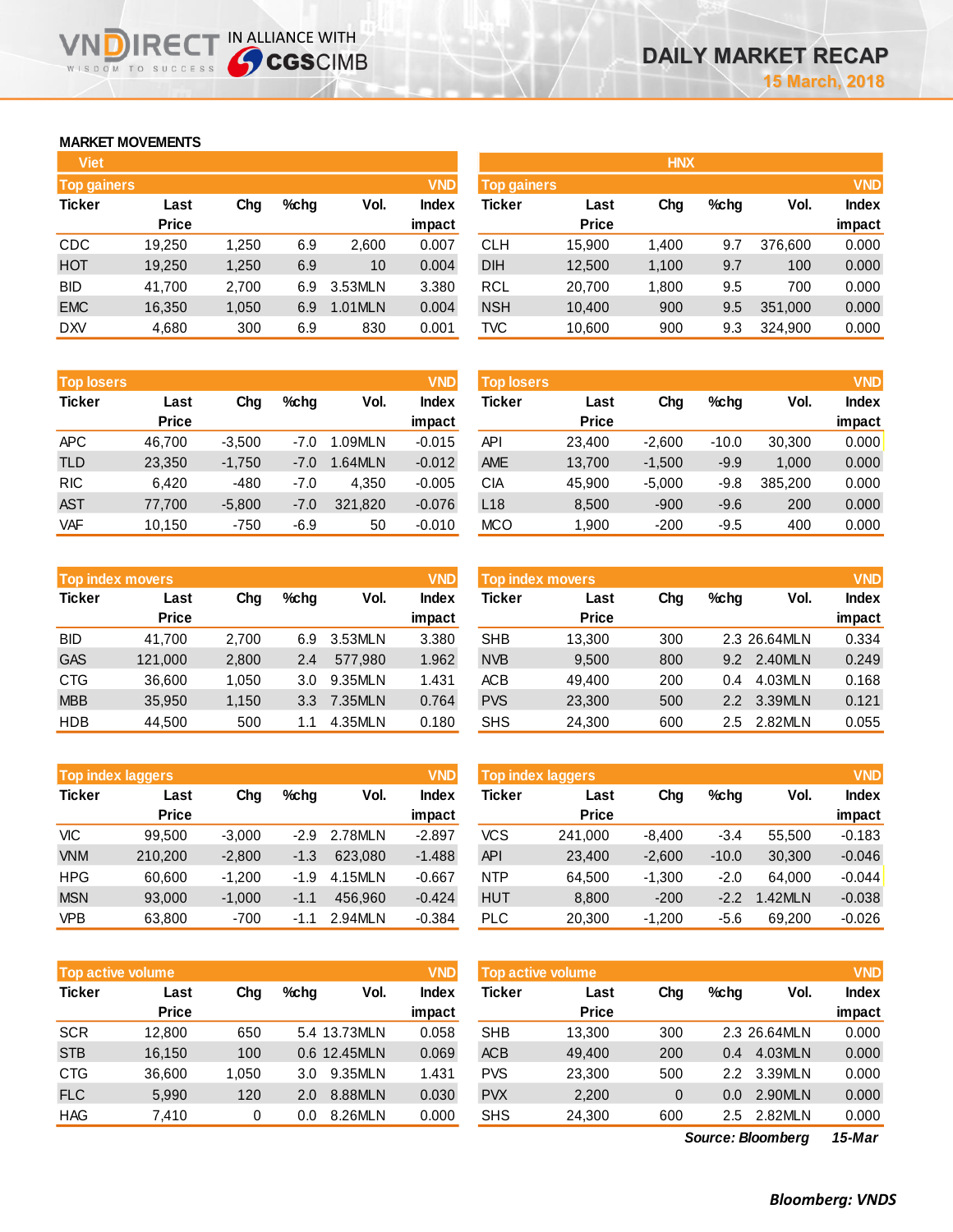# **FOREIGN ACTIVITIES**

**DIRE** WISDOM TO SUCCESS

IN ALLIANCE WITH

| Volume (Mn'shs)       | <b>HOSE</b> | d/d      | <b>HNX</b> | d/d   | Value (VND'bn)        | <b>HOSE</b> | d/d      | <b>HNX</b> | d/d    |
|-----------------------|-------------|----------|------------|-------|-----------------------|-------------|----------|------------|--------|
| <b>BUY</b>            | 14.6        | $-22.5%$ | 2.0        | 33.8% | <b>BUY</b>            | 737.2       | $-0.7\%$ | 36.5       | 174.0% |
| % of market           | 6.3%        |          | 2.4%       |       | % of market           | 11.2%       |          | 2.9%       |        |
| <b>SELL</b>           | 12.8        | $-34.1%$ | 2.2        | 70.4% | SELL                  | 716.7       | $-22.4%$ | 47.5       | 64.2%  |
| % of market           | 5.6%        |          | 2.8%       |       | % of market           | 10.9%       |          | 3.7%       |        |
| <b>NET BUY (SELL)</b> | 1.78        |          | (0.3)      |       | <b>NET BUY (SELL)</b> | 20.5        |          | (11.1)     |        |

*Source: HSX, HNX*



| <b>2018 ACCUMULATION</b>                  |                       |       |        |               |                       |          |                |         |               |
|-------------------------------------------|-----------------------|-------|--------|---------------|-----------------------|----------|----------------|---------|---------------|
| Volume (MIn'shs)                          | <b>HOSE % of 2017</b> |       |        | HNX % of 2017 | Value (VND'bn)        |          | HOSE % of 2017 |         | HNX % of 2017 |
| <b>BUY</b>                                | 1.124.6               | 31.7% | 96.5   | 24.1%         | <b>BUY</b>            | 57.919.9 | 34.3%          | 2.080.5 | 25.0%         |
| % of market                               | 9.3%                  |       | 2.7%   |               | % of market           | 16.8%    |                | 1.2%    |               |
| <b>SELL</b>                               | 892.7                 | 27.4% | 114.2  | 28.0%         | <b>SELL</b>           | 47,815.7 | 33.1%          | 2.624.4 | 30.5%         |
| % of market                               | 7.4%                  |       | 3.2%   |               | % of market           | 13.9%    |                | 1.6%    |               |
| <b>NET BUY (SELL)</b><br>Source: HSX, HNX | 231.8                 |       | (17.7) |               | <b>NET BUY (SELL)</b> | 10.104   |                | (543.9) |               |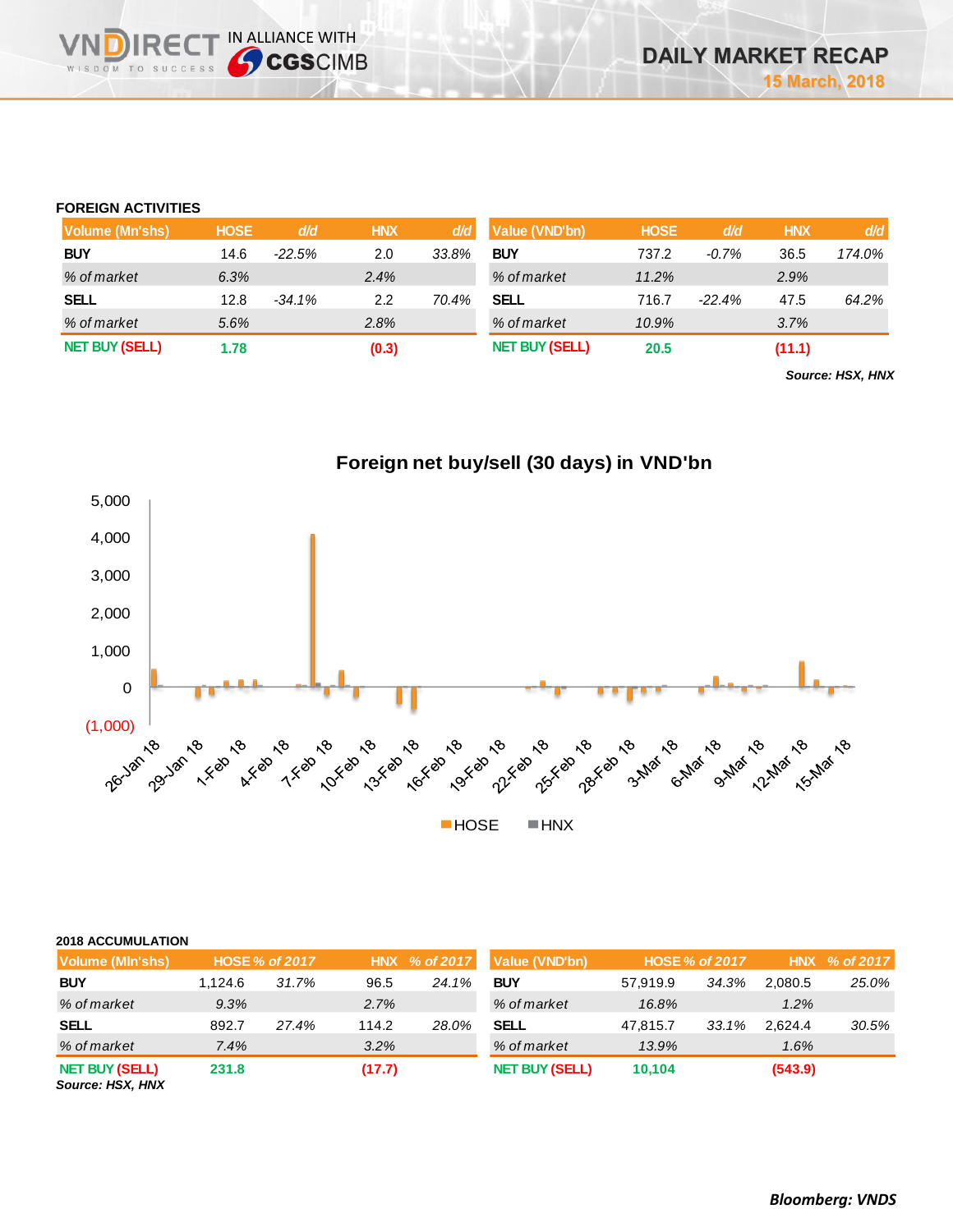## **FOREIGN ACTIVITIES**

**VNDIRECT IN ALLIANCE WITH** 

|            |                                      | <b>HOSE</b> |         |       |               | <b>HNX</b>                                       |              |     |      |      |              |  |
|------------|--------------------------------------|-------------|---------|-------|---------------|--------------------------------------------------|--------------|-----|------|------|--------------|--|
|            | <b>Top buy by foreigners (value)</b> |             |         |       | <b>VND'bn</b> | <b>VND'bn</b><br>Top buy by foreigners (value)   |              |     |      |      |              |  |
| Ticker     | Chg<br>%chg<br>Last                  |             |         | Value | Index         | $%$ chg<br>Value<br><b>Ticker</b><br>Chg<br>Last |              |     |      |      | <b>Index</b> |  |
|            | <b>Price</b>                         |             |         |       | impact        |                                                  | <b>Price</b> |     |      |      | impact       |  |
| VIC        | 99.500                               | $-3,000$    | $-2.93$ | 103.5 | $-2.897$      | VGC                                              | 24.200       | 300 | .26  | 24.1 | 0.000        |  |
| <b>VPB</b> | 63,800                               | $-700$      | $-1.09$ | 100.6 | $-0.384$      | <b>PVS</b>                                       | 23,300       | 500 | 2.19 | 7.1  | 0.000        |  |
| <b>VRE</b> | 53,000                               | $-500$      | $-0.93$ | 79.5  | $-0.348$      | <b>SHB</b>                                       | 13,300       | 300 | 2.31 | 2.5  | 0.000        |  |
| <b>HPG</b> | 60,600                               | $-1,200$    | $-1.94$ | 47.2  | $-0.667$      | <b>KVC</b>                                       | 2,900        | 0   | 0.00 | 1.0  | 0.000        |  |
| <b>HDB</b> | 44,500                               | 500         | 1.14    | 40.6  | 0.180         | <b>HMH</b>                                       | 10,200       | 0   | 0.00 | 0.4  | 0.000        |  |

|               | <b>VND'bn</b><br><b>Top sell by foreigners (value)</b> |          |         |       |                 |            | Top sell by foreigners (value) |          |         |       |                        |
|---------------|--------------------------------------------------------|----------|---------|-------|-----------------|------------|--------------------------------|----------|---------|-------|------------------------|
| <b>Ticker</b> | Last<br><b>Price</b>                                   | Chg      | %chq    | Value | Index<br>impact | Ticker     | Last<br><b>Price</b>           | Chg      | $%$ chg | Value | <b>Index</b><br>impact |
| <b>VPB</b>    | 63.800                                                 | $-700$   | $-1.09$ | 100.6 | $-0.384$        | <b>VGC</b> | 24,200                         | 300      | 1.26    | 44.1  | 0.000                  |
| <b>CTD</b>    | 165.000                                                | $-2,100$ | $-1.26$ | 86.1  | $-0.060$        | <b>KVC</b> | 2,900                          | 0        | 0.00    | 0.7   | 0.000                  |
| <b>VNM</b>    | 210.200                                                | $-2.800$ | $-1.31$ | 79.8  | $-1.488$        | <b>SHB</b> | 13.300                         | 300      | 2.31    | 0.6   | 0.000                  |
| <b>VIC</b>    | 99.500                                                 | $-3,000$ | $-2.93$ | 46.5  | $-2.897$        | <b>PLC</b> | 20,300                         | $-1,200$ | $-5.58$ | 0.4   | 0.000                  |
| <b>VCB</b>    | 73.800                                                 | 0        | 0.00    | 45.1  | 0.000           | <b>PHC</b> | 16.800                         | 0        | 0.00    | 0.4   | 0.000                  |

|               | Top net buy by foreigners (value) |          |         |       |                 | Top net buy by foreigners (value) |                      |        |         |       | <b>VND'bn</b>   |
|---------------|-----------------------------------|----------|---------|-------|-----------------|-----------------------------------|----------------------|--------|---------|-------|-----------------|
| <b>Ticker</b> | Last<br><b>Price</b>              | Chg      | %chg    | Value | Index<br>impact | <b>Ticker</b>                     | Last<br><b>Price</b> | Chg    | %chg    | Value | Index<br>impact |
| <b>VRE</b>    | 53,000                            | $-500$   | $-0.93$ | 76.8  | $-0.348$        | <b>PVS</b>                        | 23.300               | 500    | 2.19    | 7.1   | 0.000           |
| <b>VIC</b>    | 99.500                            | $-3,000$ | $-2.93$ | 57.0  | $-2.897$        | <b>SHB</b>                        | 13.300               | 300    | 2.31    | 1.9   | 0.000           |
| <b>HPG</b>    | 60.600                            | $-1.200$ | $-1.94$ | 29.2  | $-0.667$        | <b>HMH</b>                        | 10.200               | 0      | 0.00    | 0.4   | 0.000           |
| <b>GAS</b>    | 121,000                           | 2,800    | 2.37    | 20.9  | 1.962           | <b>KVC</b>                        | 2,900                | 0      | 0.00    | 0.2   | 0.000           |
| <b>MSN</b>    | 93.000                            | $-1.000$ | $-1.06$ | 16.8  | $-0.424$        | IDV                               | 32,300               | $-500$ | $-1.52$ | 0.2   | 0.000           |

|               | <b>VND'bn</b><br>Top net sell by foreigners (value) |          |         |         |                 | Top net sell by foreigners (value) |                      |          |          |          | <b>VND'bn</b>          |
|---------------|-----------------------------------------------------|----------|---------|---------|-----------------|------------------------------------|----------------------|----------|----------|----------|------------------------|
| <b>Ticker</b> | Last<br><b>Price</b>                                | Chg      | $%$ chg | Value   | Index<br>impact | Ticker                             | Last<br><b>Price</b> | Chg      | %chg     | Value    | <b>Index</b><br>impact |
| <b>CTD</b>    | 165.000                                             | $-2.100$ | $-1.26$ | $-60.9$ | $-0.060$        | <b>VGC</b>                         | 24.200               | 300      | 1.26     | $-19.99$ | 0.000                  |
| <b>VNM</b>    | 210,200                                             | $-2,800$ | $-1.31$ | $-45.5$ | $-1.488$        | <b>PLC</b>                         | 20,300               | $-1,200$ | $-5.58$  | $-0.44$  | 0.000                  |
| <b>VCB</b>    | 73.800                                              | 0        | 0.00    | $-34.3$ | 0.000           | <b>PHC</b>                         | 16.800               | 0        | 0.00     | $-0.35$  | 0.000                  |
| <b>VJC</b>    | 205.500                                             | $-1.000$ | $-0.48$ | $-27.6$ | $-0.165$        | <b>API</b>                         | 23,400               | $-2,600$ | $-10.00$ | $-0.27$  | 0.000                  |
| <b>DIG</b>    | 27,200                                              | $-400$   | $-1.45$ | $-19.0$ | $-0.035$        | <b>DBC</b>                         | 24,600               | $-300$   | $-1.20$  | $-0.19$  | 0.000                  |

*15-Mar-18*

*Source: Bloomberg, HOSE, HNX*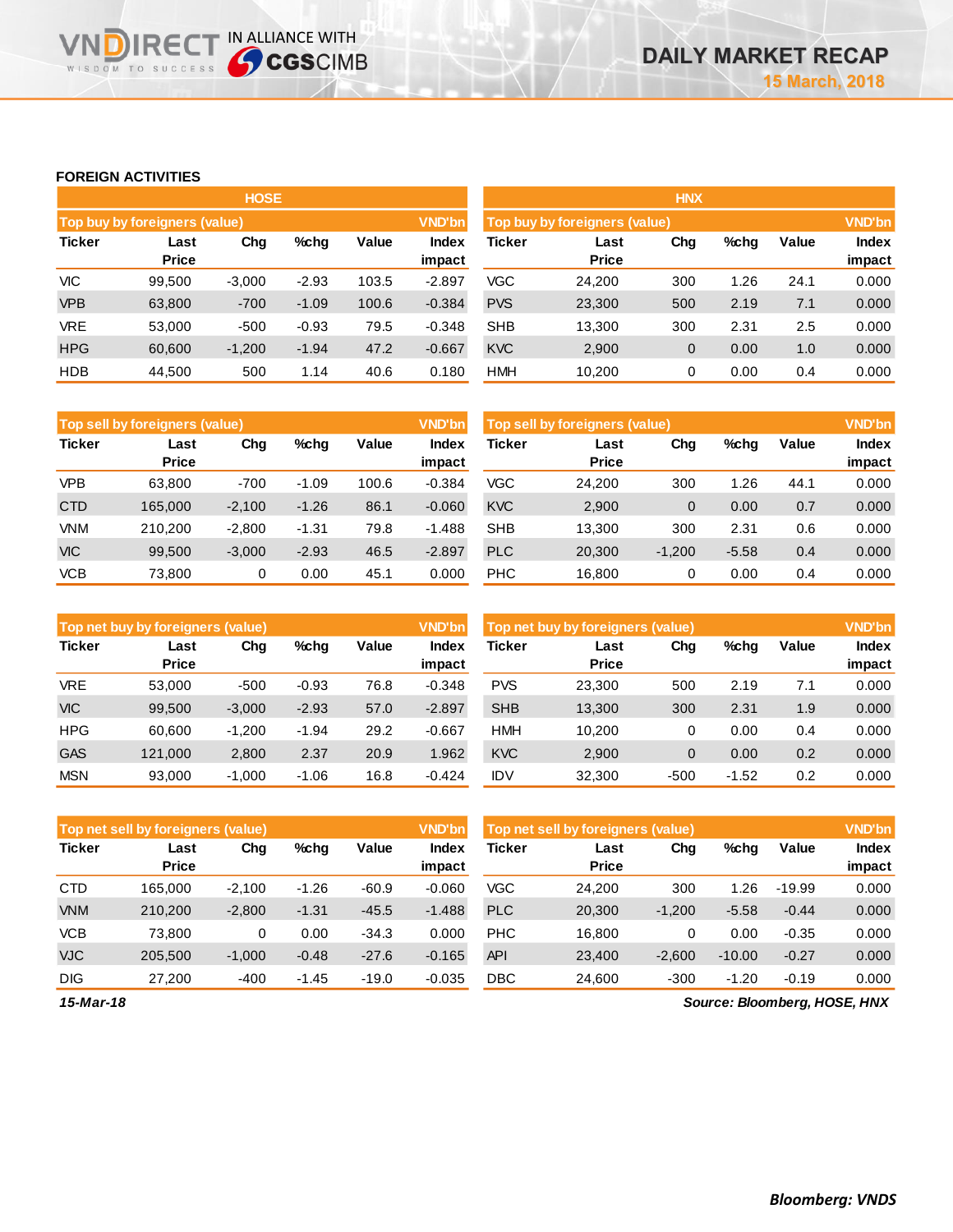# **TOP 60 MARKET CAP STOCKS SNAPSHOT ON HOSE**

**IRECT IN ALLIANCE WITH** 

ח

WISDOM TO SUCCESS

| No. Ticker | <b>Price</b> |         | Price change (%) |            |                |                 |               |      | Mkt. Cap Outs. Vol. Float ratio Avail. Fil Ave. daily vol. | P/E                       | P/B          | <b>ROE</b> | <b>ROA</b> |
|------------|--------------|---------|------------------|------------|----------------|-----------------|---------------|------|------------------------------------------------------------|---------------------------|--------------|------------|------------|
|            | <b>VND</b>   | 1M      | 3M               | 6M         | <b>US\$mln</b> | <b>M</b> In'shs | $\frac{9}{6}$ |      | % (30 days-shs)                                            | $\boldsymbol{\mathsf{x}}$ | $\pmb{\chi}$ | %          | $\%$       |
| 1 VNM VM   | 210,200      | 8.6     | 6.7              | 42.0       | 13,404         | 1,451           | 44.4          | 40.4 | 792,606                                                    | 33.1                      | 13.1         | 40.5       | 32.2       |
| 2 VCB VM   | 73,800       | 15.3    | 60.4             | 94.2       | 11,666         | 3,598           | 22.9          | 9.3  | 2,758,848                                                  | 29.2                      | 4.9          | 17.8       | $1.0$      |
| 3 VIC VM   | 99,500       | 15.6    | 41.7             | 103.5      | 11,532         | 2,638           | 49.3          | 18.4 | 2,455,658                                                  | 41.9                      | 7.8          | 15.8       | 2.3        |
| 4 GAS VM   | 121,000      | 12.0    | 39.1             | 76.6       | 10,176         | 1,914           | 4.2           | 45.6 | 891,513                                                    | 24.6                      | 5.6          | 23.8       | 16.2       |
| 5 BID VM   | 41,700       | 17.8    | 71.6             | 104.4      | 6,264          | 3,419           | 4.4           | 27.3 | 2,801,138                                                  | 20.7                      | 3.1          | 15.6       | 0.6        |
| 6 SAB VM   | 214,000      | $-8.5$  | $-30.8$          | $-21.3$    | 6,030          | 641             | 10.4          | 39.3 | 107,175                                                    | 29.1                      | 10.0         | 38.6       | 23.5       |
| 7 CTG VM   | 36,600       | 34.6    | 67.1             | 95.7       | 5,988          | 3,723           | 15.8          | 0.0  | 10,415,630                                                 | 18.3                      | 2.1          | 12.0       | 0.7        |
| 8 VREVM    | 53,000       | 10.3    | 15.5             | <b>N/A</b> | 4,427          | 1,901           | 100.0         | 16.5 | 3,956,389                                                  | 50.0                      | 3.9          | 9.0        | 5.6        |
| 9 MSN VM   | 93,000       | 8.6     | 29.7             | 65.8       | 4,280          | 1,047           | 36.3          | 20.1 | 683,117                                                    | 33.3                      | 6.6          | 20.6       | 4.5        |
| 10 VPB VM  | 63,800       | 12.9    | 67.0             | 70.6       | 4,198          | 1,497           | 89.9          | 0.0  | 4,503,171                                                  | 14.0                      | 3.2          | 26.9       | 2.5        |
| 11 PLX VM  | 81,100       | 3.7     | 24.8             | 18.7       | 4,129          | 1,159           | 6.3           | 10.2 | 1,099,805                                                  | 26.9                      | 4.6          | 17.2       | 5.7        |
| 12 VJC VM  | 205,500      | 3.3     | 47.8             | 108.9      | 4,075          | 451             | 60.8          | 3.4  | 981,514                                                    | 33.0                      | 19.1         | 68.7       | 14.3       |
|            |              | 0.0     |                  |            |                |                 |               |      |                                                            |                           |              |            |            |
| 13 HPG VM  | 60,600       |         | 45.3             | 63.8       | 4,039          | 1,517           | 58.9          | 9.5  | 7,275,954                                                  | 10.9                      | 2.8          | 30.8       | 18.6       |
| 14 MBB VM  | 35,950       | 14.1    | 48.2             | 64.8       | 2,868          | 1,816           | 61.4          | 0.0  | 6,855,290                                                  | 18.4                      | 2.3          | 13.2       | 1.2        |
| 15 ROS VM  | 136,800      | $-8.3$  | $-0.1$           | 16.9       | 2,843          | 473             | 27.0          | 47.1 | 992,173                                                    | 76.4                      | 11.4         | 16.0       | 9.1        |
| 16 BVHVM   | 83,000       | 10.7    | 45.6             | 46.6       | 2,482          | 680             | 29.1          | 23.9 | 444,853                                                    | 37.0                      | 4.0          | 10.7       | 1.9        |
| 17 NVL VM  | 78,900       | $-1.4$  | 27.5             | 23.5       | 2,263          | 653             | 32.7          | 43.1 | 2,730,277                                                  | 23.8                      | 4.0          | 18.7       | 4.7        |
| 18 HDB VM  | 44,500       | $-4.5$  | N/A              | <b>N/A</b> | 1,918          | 981             | 100.0         | 4.3  | 3,582,469                                                  | 22.8                      | 3.1          | 14.9       | 1.0        |
| 19 MWG VM  | 113,500      | $-5.4$  | $-14.0$          | $-0.3$     | 1,610          | 323             | 76.7          | 0.0  | 491,953                                                    | 15.8                      | 6.1          | 45.3       | 11.7       |
| 20 FPT VM  | 60,600       | 2.7     | 7.3              | 25.7       | 1,414          | 531             | 71.6          | 0.0  | 2,477,462                                                  | 11.8                      | 2.8          | 27.9       | 10.7       |
| 21 BHN VM  | 137,000      | $-8.4$  | 0.7              | 42.7       | 1,395          | 232             | 0.9           | 31.4 | 7,780                                                      | 42.4                      | 5.4          | 13.0       | 7.8        |
| 22 STB VM  | 16,150       | 1.6     | 27.2             | 40.4       | 1,280          | 1,804           | 94.0          | 13.3 | 17,871,220                                                 | 24.8                      | 1.3          | 5.1        | 0.3        |
| 23 SSIVM   | 39,250       | 14.9    | 44.8             | 53.3       | 862            | 500             | 57.5          | 47.5 | 6,708,557                                                  | 16.5                      | 2.3          | 14.9       | 7.3        |
| 24 PNJ VM  | 172,000      | 7.8     | 31.3             | 53.6       | 817            | 108             | 64.3          | 0.0  | 321,648                                                    | 24.4                      | 6.8          | 28.9       | 16.4       |
| 25 EIB VM  | 15,000       | $-6.3$  | 19.5             | 17.2       | 810            | 1,229           | 83.8          | 0.0  | 925,172                                                    | 22.4                      | 1.3          | 5.9        | 0.6        |
| 26 KDH VM  | 35,400       | 12.7    | 25.3             | 44.6       | 603            | 388             | 61.1          | 0.2  | 306,594                                                    | 20.0                      | 2.3          | 11.7       | 5.8        |
| 27 DHG VM  | 101,000      | $-1.9$  | $-10.6$          | $-10.0$    | 580            | 131             | 31.8          | 2.5  | 246,510                                                    | 23.1                      | 4.8          | 20.4       | 16.0       |
| 28 CTD VM  | 165,000      | $-12.8$ | $-27.0$          | $-22.6$    | 568            | 78              | 89.2          | 4.4  | 292,851                                                    | 8.1                       | 1.7          | 23.2       | 11.9       |
| 29 REE VM  | 41,100       | 3.5     | 0.2              | 14.2       | 560            | 310             | 68.2          | 0.0  | 1,386,063                                                  | 9.3                       | 1.6          | 18.1       | 10.7       |
| 30 DXG VM  | 36,300       | 18.6    | 84.3             | 89.6       | 483            | 303             | 71.8          | 8.0  | 3,737,852                                                  | 14.6                      | 2.9          | 21.3       | 9.5        |
| 31 SBT VM  | 19,350       | 8.4     | $-8.3$           | $-33.3$    | 474            | 557             | 60.8          | 39.7 | 5,739,066                                                  | 15.5                      | 1.5          | 7.6        | 3.3        |
| 32 VCIVM   | 89,100       | 11.9    | 23.8             | 60.5       | 470            | 120             | 95.7          | 9.6  | 113,329                                                    | 16.1                      | 7.7          | 31.9       | 12.1       |
| 33 HCM VM  | 76,300       | $-4.4$  | 44.5             | 82.1       | 434            | 130             | 38.0          | 41.4 | 518,179                                                    | 17.8                      | 3.8          | 17.8       | 10.6       |
| 34 GEX VM  | 36,000       | 16.1    | <b>N/A</b>       | <b>N/A</b> | 422            | 267             | 71.6          | 34.9 | 1,286,525                                                  | 14.7                      | 2.5          | 18.0       | 6.7        |
| 35 GMD VM  | 31,500       | $-9.3$  | $-8.5$           | $-10.6$    | 399            | 288             | 59.6          | 0.0  | 1,389,060                                                  | 16.2                      | 1.4          | 8.1        | 4.7        |
| 36 DPM VM  | 23,150       | 6.7     | 7.9              | 1.8        | 398            | 391             | 35.2          | 26.2 | 1,420,007                                                  | 15.1                      | 1.2          | 8.7        | $7.0$      |
| 37 NT2 VM  | 31,200       | $-2.5$  | $-2.3$           | 22.4       | 395            | 288             | 32.1          | 27.2 | 285,127                                                    | 11.3                      | 1.8          | 16.1       | 7.1        |
| 38 PDR VM  | 40,000       | 8.1     | 18.7             | 36.1       | 390            | 222             | 38.3          | 42.5 | 1,540,774                                                  | 21.9                      | 3.4          | 16.3       | 4.3        |
| 39 HSG VM  | 24,000       | 1.3     | $-2.0$           | $-18.2$    | 369            | 350             | 56.6          | 22.4 | 3,122,803                                                  | 6.8                       | 1.6          | 28.8       | 7.9        |
| 40 CII VM  | 33,750       | $-2.6$  | $-2.9$           | 4.8        | 365            | 246             | 69.6          | 11.8 | 1,223,816                                                  | 5.6                       | 1.7          | 35.8       | 9.8        |
| 41 KDC VM  | 40,000       | $-4.8$  | 2.6              | $-2.9$     | 361            | 206             | 44.5          | 36.5 | 311,750                                                    | 14.6                      | 1.3          | 9.2        | 6.0        |
| 42 HNG VM  | 9,100        | 42.6    | $-5.2$           | $-0.2$     | 355            | 887             | 44.8          | 41.0 | 4,219,281                                                  | 6.5                       | 0.7          | 10.3       | $3.2\,$    |
| 43 PVD VM  | 20,800       | $-3.3$  | $-5.5$           | 53.5       | 350            | 383             | 48.1          | 24.9 | 3,257,277 450.4                                            |                           | 0.6          | 0.2        | 0.1        |
| 44 PAN VM  | 64,800       | 27.1    | 90.6             | 70.5       | 342            | 120             | 60.2          | 58.7 | 212,995                                                    | 19.1                      | 2.8          | 14.7       | $7.6$      |
| 45 TCH VM  | 21,750       | 0.2     | $-11.9$          | 36.8       | 338            | 353             | 51.2          | 46.8 | 1,686,995                                                  | 16.3                      | 1.7          | 10.7       | 10.3       |
| 46 DCM VM  | 13,300       | 5.6     | 6.0              | $-2.6$     | 309            | 529             | 24.4          | 45.4 | 1,549,510                                                  | 12.4                      | 1.1          | 9.6        | 5.0        |
| 47 HAG VM  | 7,410        | 14.0    | 0.7              | $-11.5$    | 302            | 927             | 61.3          | 36.1 | 9,794,547                                                  | 8.5                       | 0.5          | 5.1        | 1.4        |
| 48 NLG VM  | 35,500       | 15.7    | 24.3             | 38.8       | 294            | 189             | 58.3          | 0.0  | 471,078                                                    | 11.6                      | 2.1          | 18.8       | 7.6        |
| 49 DIG VM  | 27,200       |         |                  |            | 285            | 238             |               |      |                                                            |                           |              |            |            |
|            |              | 14.5    | 27.1             | 74.9       |                |                 | 84.6          | 4.7  | 3,784,164                                                  | 71.0                      | 2.2          | 3.2        | 1.6        |
| 50 KBC VM  | 13,700       | 7.5     | 3.0              | $-6.2$     | 283            | 470             | 75.2          | 26.0 | 3,625,431                                                  | 11.0                      | 0.8          | 7.3        | 3.8        |
| 51 VND VM  | 29,200       | 30.8    | 76.0             | 75.2       | 278            | 216             | 99.5          | 1.6  | 2,211,911                                                  | 12.7                      | 2.5          | 20.8       | 7.6        |
| 52 BMP VM  | 76,900       | $-15.4$ | $-14.2$          | $-0.1$     | 277            | 82              | 61.8          | 57.2 | 611,923                                                    | 13.4                      | 2.6          | 18.3       | 15.5       |
| 53 PPC VM  | 18,850       | $-4.1$  | $-11.3$          | $-8.7$     | 266            | 321             | 24.6          | 32.4 | 186,455                                                    | 3.6                       | 1.1          | 32.1       | 18.1       |
| 54 HBC VM  | 46,200       | 19.2    | $-5.7$           | $-24.0$    | 264            | 130             | 56.2          | 26.8 | 1,760,055                                                  | 6.9                       | 2.7          | 44.5       | 6.8        |
| 55 HT1 VM  | 15,400       | 2.3     | $-5.2$           | 0.7        | 258            | 382             | 20.0          | 42.1 | 282,268                                                    | 12.4                      | $1.2$        | 10.0       | 4.3        |
| 56 PVT VM  | 20,150       | 10.4    | 18.5             | 32.6       | 249            | 281             | 48.9          | 16.0 | 912,956                                                    | 13.4                      | 1.5          | 11.7       | 4.6        |
| 57 PME VM  | 83,500       | 1.8     | 6.6              | <b>N/A</b> | 239            | 65              | 99.0          | 0.0  | 14,477                                                     | 16.8                      | 3.4          | 19.3       | 16.0       |
| 58 VHC VM  | 56,200       | 7.9     | 4.1              | 22.3       | 228            | 92              | 28.0          | 65.1 | 241,435                                                    | 8.7                       | 1.8          | 22.4       | 12.5       |
| 59 TLG VM  | 101,500      | 0.3     | $-0.9$           | 3.6        | 225            | 51              | 26.7          | 72.1 | 1,984                                                      | 21.3                      | 4.8          | 23.6       | 18.0       |
| 60 VCF VM  | 185,000      | $-2.6$  | $-24.5$          | $-6.9$     | 216            | 27              | 0.6           | 48.5 | 1,518                                                      | 13.2                      | 6.4          | 25.5       | 11.1       |
|            |              |         |                  |            |                |                 |               |      | <b>Source: Bloomberg</b>                                   |                           |              | 15-Mar     |            |